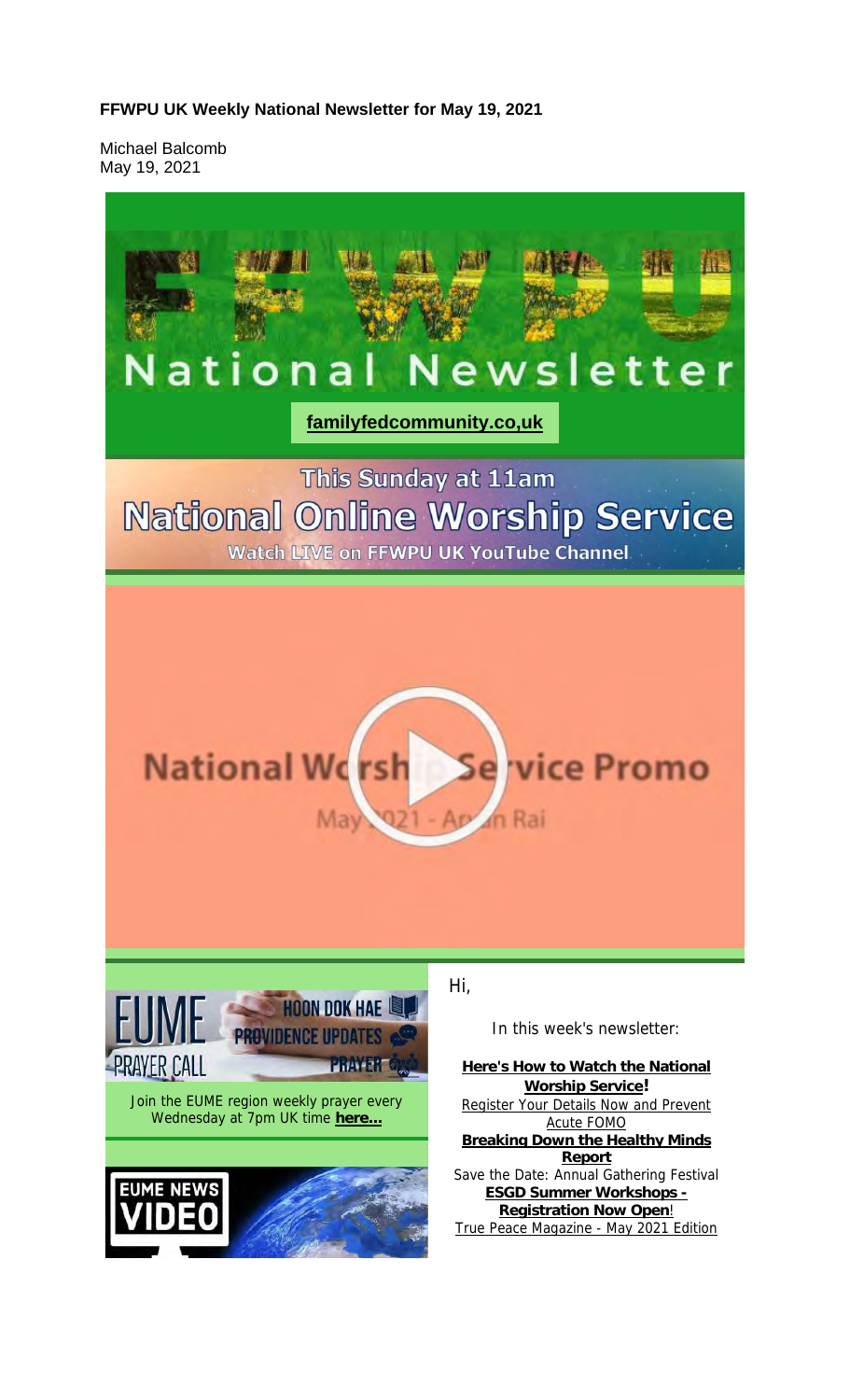Find out what's been happening across our EUME region **here...**

**iPeaceTV News** Catch up on the international news from iPeaceTV in Korea **here...**



**True Mother's Recent Speeches** Featured Book: 'As A Peace-Loving Global Citizen' **WFWP: Leadership of the Heart Seminar**

#### **Here's How to Watch the National Worship Service!**

This Sunday's national worship service will be broadcast on the **FFWPU UK YouTube channel** instead of via Zoom. We've prepared some simple instructions to help you tune in without any confusion!

**View More**

#### **Register Your Details Now and Prevent Acute FOMO**

In order for the UK communications team to ensure that we have accurate and upto-date information for all of our British community, we hope that you can take a few moments to **update your contact details and communication preferences** on our website.

**View More**





#### **Breaking Down the Healthy Minds Report**

Our young adult community has shared invaluable content related to mental health awareness and the recently published "Healthy Minds" report. The article includes key findings from the report and why they are so relevant to our community.

**View More**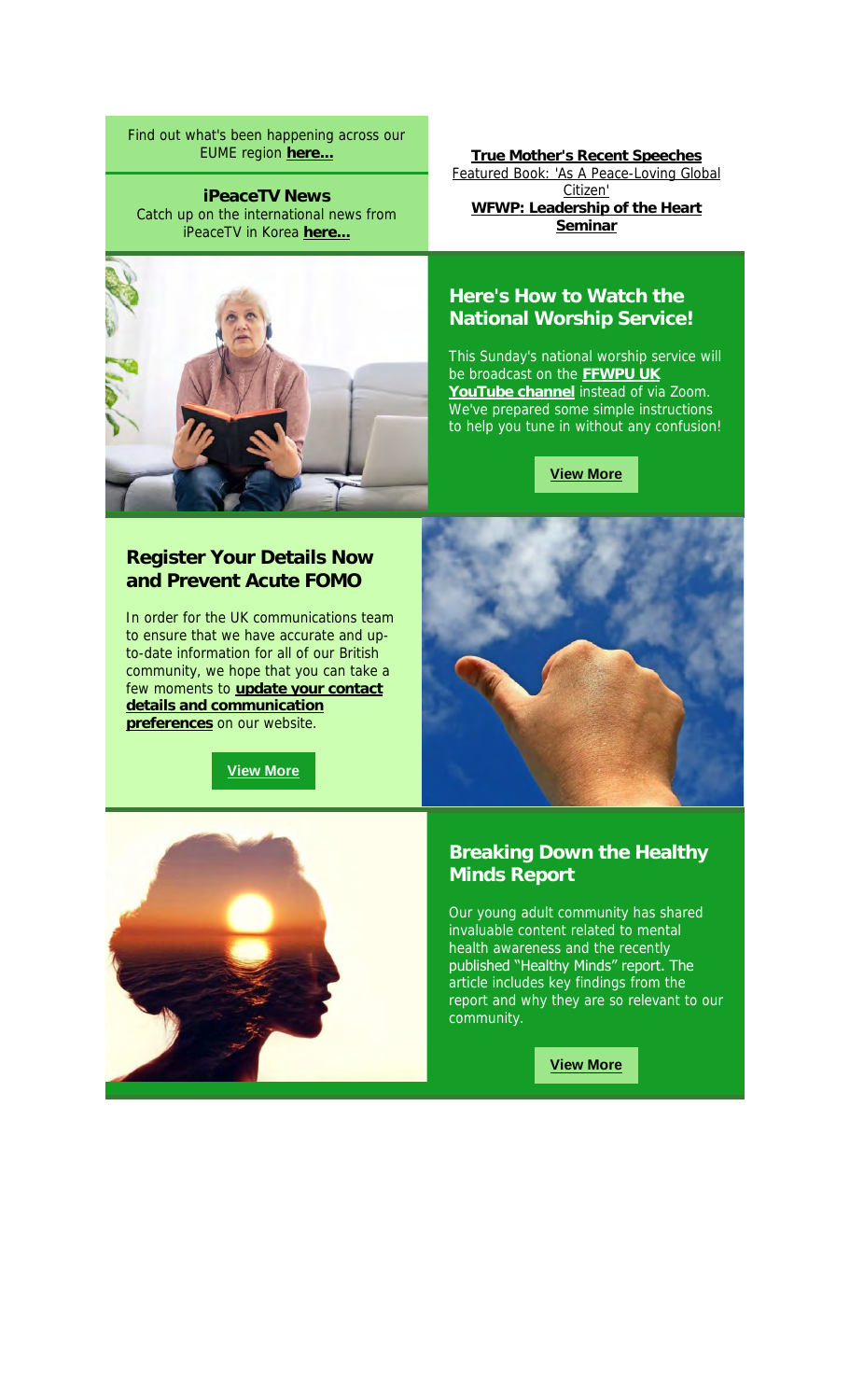#### **Save the Date: Annual Gathering Festival**

Join us on Saturday 17th and Sunday 18th July at Cleeve House for a Covid-secure Annual Gathering Festival, where we can reunite with friends and enjoy an exciting programme of faith, fellowship and fun.

More details will be announced VERY soon!





#### **ESGD Summer Workshops - Registration Now Open!**

The ESGD team has officially announced that the Senior HARP and ODP+ workshops will go ahead this summer and registration is now open!



#### **True Peace Magazine - May 2021 Edition**

True Parents' messages featured in this issue:

- The Marriage Supper of the Lamb
- Embody the Blessing

**View More**





#### **True Mother's Recent Speeches**

Catch up on the transcript of True Mother's speech given at the Victory Celebration to mark the 61st Anniversary of True Parents' Holy Wedding. The video recording is also available to watch **here...**

**View More**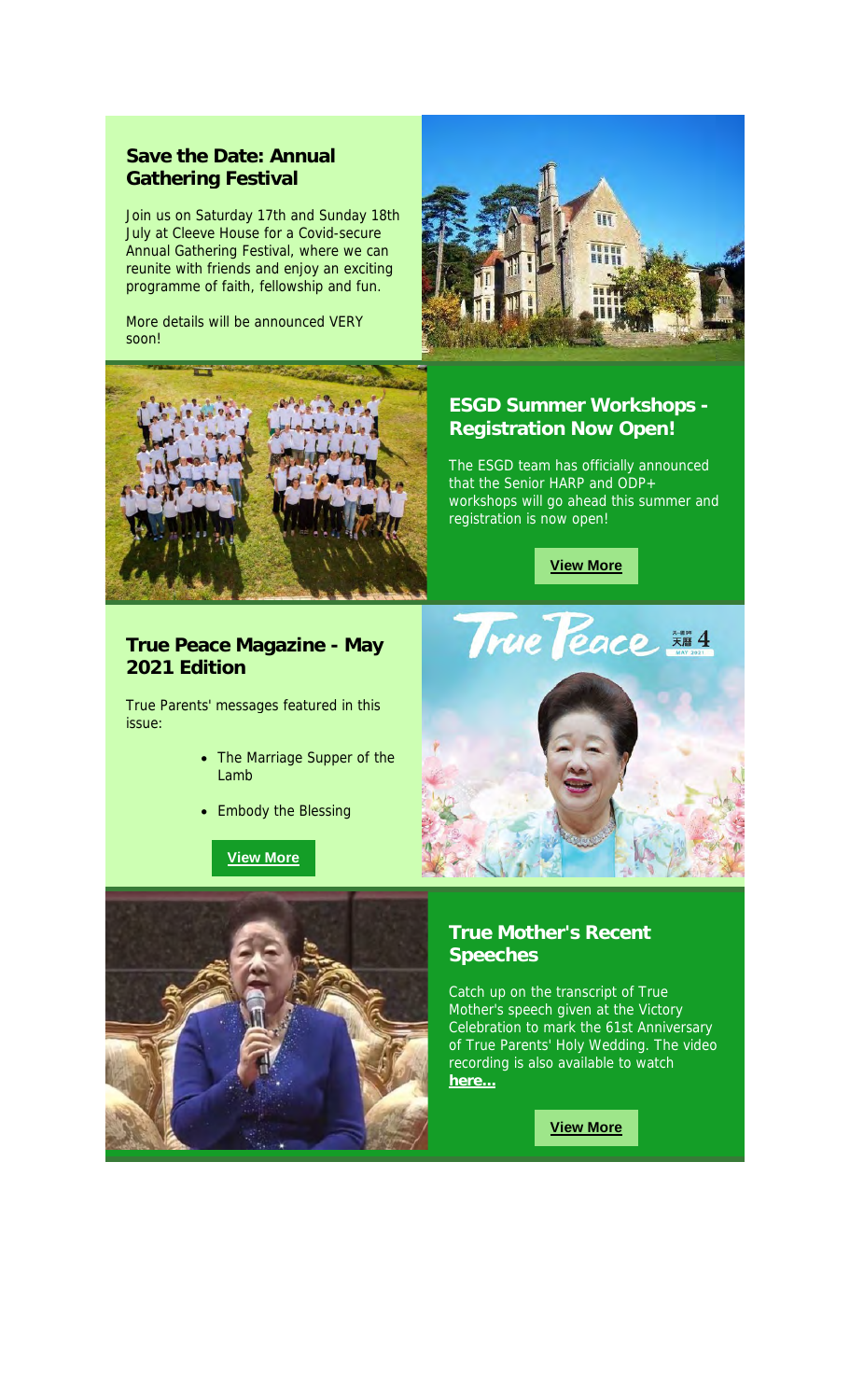#### **FEATURED BOOK: 'As A Peace-Loving Global Citizen'**

Part 6 Chapter 7 - read by Henry Masters:

**"Not By Guns or Swords, But By True Love"**

The audiobook is now available for streaming through Spotify, Apple Podcasts and Google Podcasts, as read by the late Henry Masters.



**Listen Now**

#### **AFFILIATED ORGANISATIONS**



#### **WFWP: Leadership of the Heart Seminar**

**WFWP UK** invites you to an interactive educational programme. The three-part series will focus on personal leadership, and how the way we think and act as individuals can have a positive impact on creating peace in the world.

**View More**

## \*NEW\* Blessed Family Department Publication: Loving, Living Words by Susan Crosthwaite

# **| Upcoming Events |**

Please click on the title of the event(s) that you are interested in for further details:

**National Worship Service** Sunday 23rd May

## **WEEKLY**

**Monday Morning Prayer** Every Monday at 10am

**Early Morning Devotion via Zoom** Every Saturday from 5am–6.30am

### **MAY**

**The Bereavement Journey (Part 1)** Friday 7th, Friday 14th and Friday 21st May

**7-Day Divine Principle Workshop** Monday 17th to Sunday 23rd May